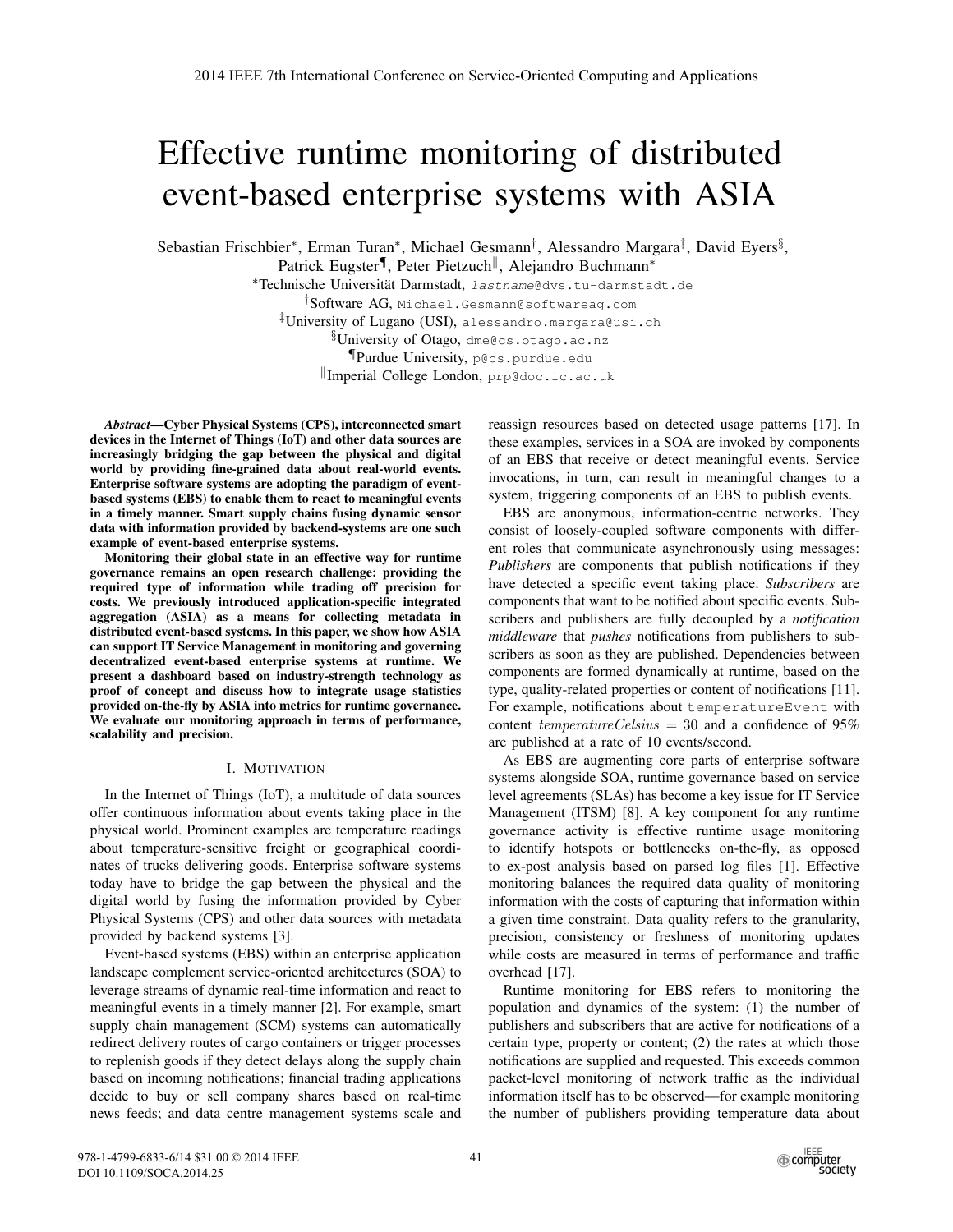cargo container #50 with at least 75% confidence.

Providing effective monitoring for decentralized and distributed EBS remains an open research topic due to the inherent anonymity and scalability of EBS. Current approaches have limited effectiveness as they require the deployment of additional monitoring overlays (e.g. SDIMS [26] or Adam2 [23]) that provide a fixed set of available metrics with limited granularity. Traffic overhead and additional effort for operation and maintenance increases monitoring costs [9].

We propose a new approach to effectively monitor largescale distributed EBS based on the concept of *applicationspecific integrated aggregation* (ASIA). Our approach provides fine-grained runtime monitoring metrics about the population and dynamics of an EBS without compromising performance and scalability. Users can deploy their own metrics and individually balance the measurement costs with the freshness and precision of the reported monitoring information. Users of our approach do not have to frequently *pull* information about the current state of the system. Instead, they are *informed* proactively only if the state of the system has changed to a degree that they have defined as being significant for them.

Our approach allows users to individually specify the *granularity* of the metrics they want to be updated about and the *precision* of these updates. Granularity refers to what is measured (e.g., the number of subscribers for any temperatureEvent versus the number of subscribers only interested in temperatureEvents for cargo container #50 at confidence  $\geq$ 78%). Precision specifies the degree to which the reported system state differs from the true value. For example, a user wants to be notified only if more than ten subscribers for temperatureEvent have left or joined the system; smaller fluctuations in membership are not considered to be significant. Our approach exploits such relaxations on information precision in a novel way to limit the propagation of unnecessary updates within the network and to clients.

This paper makes the following contributions:

- 1) we describe a novel concept for effectively monitoring large-scale distributed EBS at runtime based on the notion of application-specific integrated aggregation (ASIA) that we have introduced in previous work [9];
- 2) we show how users of our approach can individually balance the precision and freshness of the monitoring information they receive against the costs for providing it by choosing different levels of *imprecision* applied to the monitoring updates reported to them;
- 3) we evaluate our monitoring approach in terms of performance, scalability and precision using a distributed deployment on 32 physical machines;
- 4) we present a dashboard based on industry-grade software technology to visualize key metrics about the global state of a distributed EBS on-the-fly.

The remainder of this paper is structured as follows: Section II provides background information on distributed EBS and ASIA. Section III focuses on challenges for runtime governance of event-based enterprise software systems using an SCM example. The architecture and implementation of

the ASIA dashboard built with Software AG Mashzone and Java enterprise technology is described in Section IV. We evaluate our monitoring approach in terms of performance, scalability and precision in Section V. We discuss related work in Section VI. We summarize our findings in Section VII and outline steps necessary to apply the FIT-metric [7] to eventbased applications as part of ongoing and future work.

## II. BACKGROUND: DISTRIBUTED EBS AND ASIA

# *A. Event-based systems in a nutshell*

Event-based systems (EBS) are reactive systems designed around the concept of *events*. An event is defined as a significant change of state in the physical or digital environment of a system [13]. Publishers report each detection of an event by *publishing* a notification that describes the event; they announce the events that they are going to report on using *advertisements*. Subscribers express their interest by *subscribing* to notifications that match a class of events, a set of properties, or specific content; subsequent lack of interest is expressed by *unsubscribing* from already subscribed events. Subscribers and publishers use an API offered by the notification middleware [21]. The middleware transparently matches subscriptions to advertisements and routes notifications to interested subscribers. Publishers and subscribers are unaware of each other and are anonymous. The middleware can consist of a single, centralized message broker or a distributed and decentralized network of brokers as illustrated in Fig. 1. Each broker requires only local knowledge about its directly connected neighbors (c.f. Fig. 1).

This is beneficial for scalability but complicates the task of maintaining a global view on the state of the system: local state information has to be aggregated and synchronized between brokers. The dynamic nature of EBS means that the aggregated data continuously changes over time, resulting in a large number of synchronization messages. Current solutions for providing aggregate information include the use of centralized messaging systems, group communication systems that provide a form of membership view, or straightforward extraneous direct communication between components. All of these approaches, however, hamper scalability. Distributed aggregation systems (e.g. Astrolabe [25], SDIMS [26] and Adam2 [23]) are scalable but require the deployment of a stand-alone system alongside an EBS. This has multiple drawbacks: it increases the overall system complexity; results in redundant network traffic; and potentially leads to inconsistencies with the state of the monitored EBS.

## *B. ASIA: aggregate metadata effectively in distributed EBS*

We propose a mechanism to effectively monitor the system state of distributed decentralized broker networks using the concept of *application-specific integrated aggregation* (ASIA).

ASIA allows the various components of the distributed system to collect (aggregated) information about each other, without affecting the scalability and performance of the system. Instead of adding a monitoring overlay, ASIA dynamically *integrates* monitoring functionality into the broker network at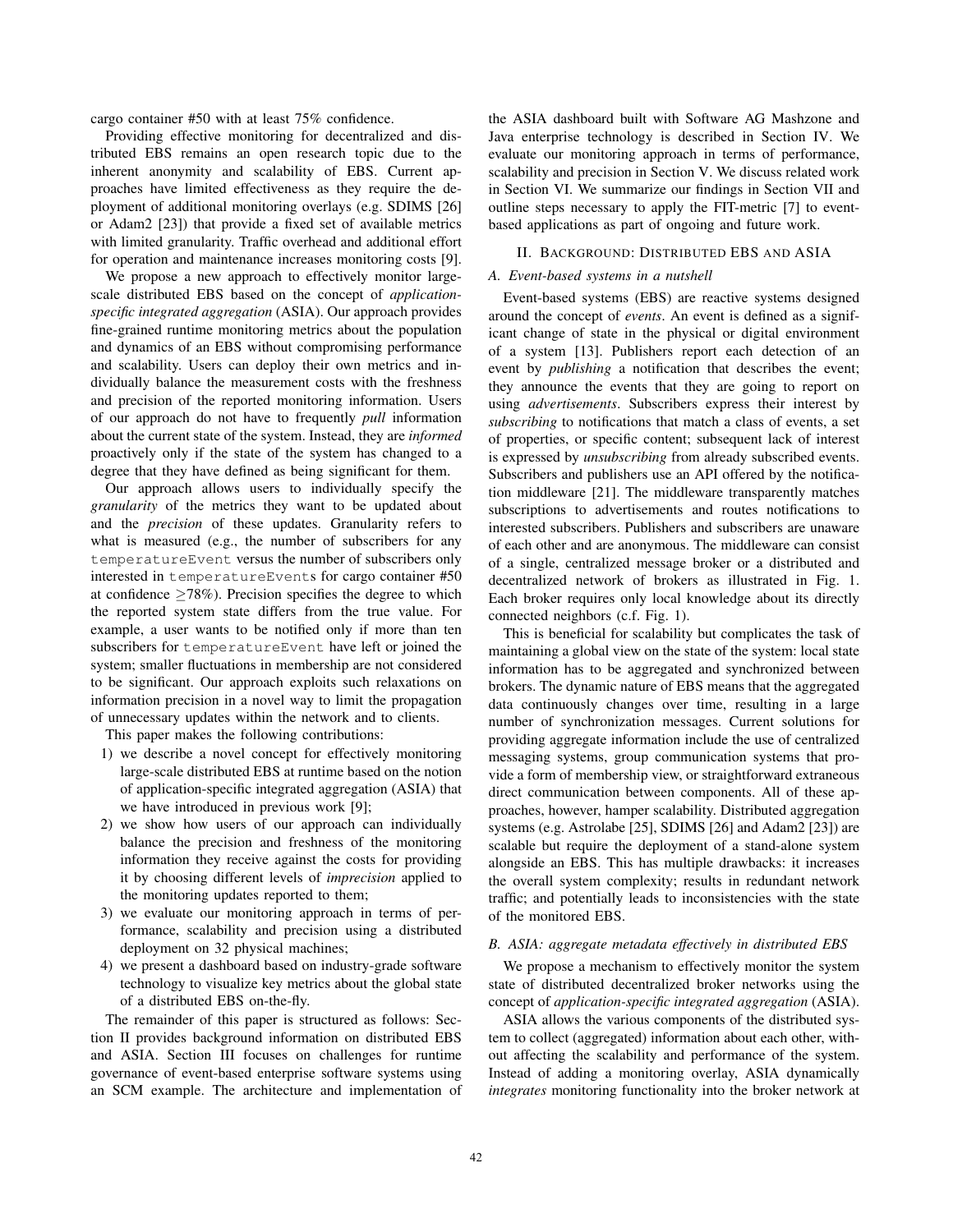

Fig. 1. Distributed decentralized EBS with publishers (P) & subscribers (S). Brokers (B) need only local knowledge about direct neighbors (hatched area).

runtime, using an approach that is inspired by aspect-oriented programming (AOP). Integrating ASIA *into* the broker network provides scalability, performance and precision benefits: (i) it eliminates the cost of creating and maintaining a separate infrastructure; (ii) it enables piggybacking of information on existing messages; (iii) it facilitates use of the local knowledge of brokers, improving the quality of the provided information.

We have successfully implemented and evaluated a prototype within the distributed REDS open-source middleware, $<sup>1</sup>$ </sup> focussing on the overhead of dynamically deploying new aggregations. A second implementation using the industrygrade Active $MQ<sup>2</sup>$  infrastructure is operational for a single message broker; support for networks of ActiveMQ brokers is part of ongoing work. We refer to [9] for details about the software engineering perspective of ASIA and its evaluation.

In this paper, we focus on how users and the system can benefit from using ASIA for effective runtime monitoring of large-scale distributed EBS.

At the heart of our approach is the notion of *imprecision*: users can individually define what they consider to be *insignificant* changes they do not want to be informed about. For each monitoring metric they are interested in, users can specify an *imprecision*  $\hat{v}$  at runtime; it specifies how far the observed system state is allowed to vary from the most recent report of metric values, before an update is triggered regarding those metrics' values. Our novel contribution is to propagate this relaxation throughout the network of an EBS: imprecision is split up between neighboring brokers and applied by every participating broker in the EBS, minimizing the number of update messages necessary to generate and process. For example, each broker can evenly split the imprecision among all its neighbors when propagating a request for monitoring data. We use imprecision not only to mask insignificant changes to the user when displaying data but we already optimize the generation and processing of monitoring updates within the network to save system resources.

Fig. 2 illustrates the resulting trade-off: requests for monitoring data with high precision result in a large number of update messages as even minor changes are reported. In turn, higher imprecision reduces update messages but leaves users with a coarse-grained representation of the system state.



<sup>2</sup>https://activemq.apache.org/



Fig. 2. Imprecision trades data precision with costs for processing updates: upper and lower bounds of monitoring updates enclose the true value.



Fig. 3. Example for a changing publication rate: average number of notifications per second published using the workload described in Sect. V.

As a result, updates reported by ASIA to neighbors do not contain a single value for each metric but an *interval* of values (lower bound and upper bound) that encloses the true value for this metric (c.f., Fig. 2, bottom); the size of the interval depends on the chosen imprecision. Updates are generated and sent to neighboring nodes in the network only if the true value *exceeds* the boundaries of the interval that has been reported to that neighbor before. Thus, the system does not have to process unnecessary updates.

For example, the rate at which certain events are published per second (*publicationRate*) changes dynamically over time as shown in Fig. 3. A user might not care about deviations of  $\pm 20$  events/second, thus chooses an imprecision of 20. Consequently, the reported updates to the system state reflect the general rate distribution over time but hide insignificant changes. Fig. 4 illustrates this for the workload shown in Fig. 3: the temporarily declining rate (hatched area) is ignored.

# III. RUNTIME GOVERNANCE OF EBS WITH ASIA

We illustrate some challenges for runtime governance of EBS using the following example from the domain of smart supply chain management [14], and indicate how ASIA can help address those challenges.

# *A. Example: Smart Supply Chain Management*

Consider a supply chain with multiple cooperating companies that processes temperature-sensitive chemicals. Com-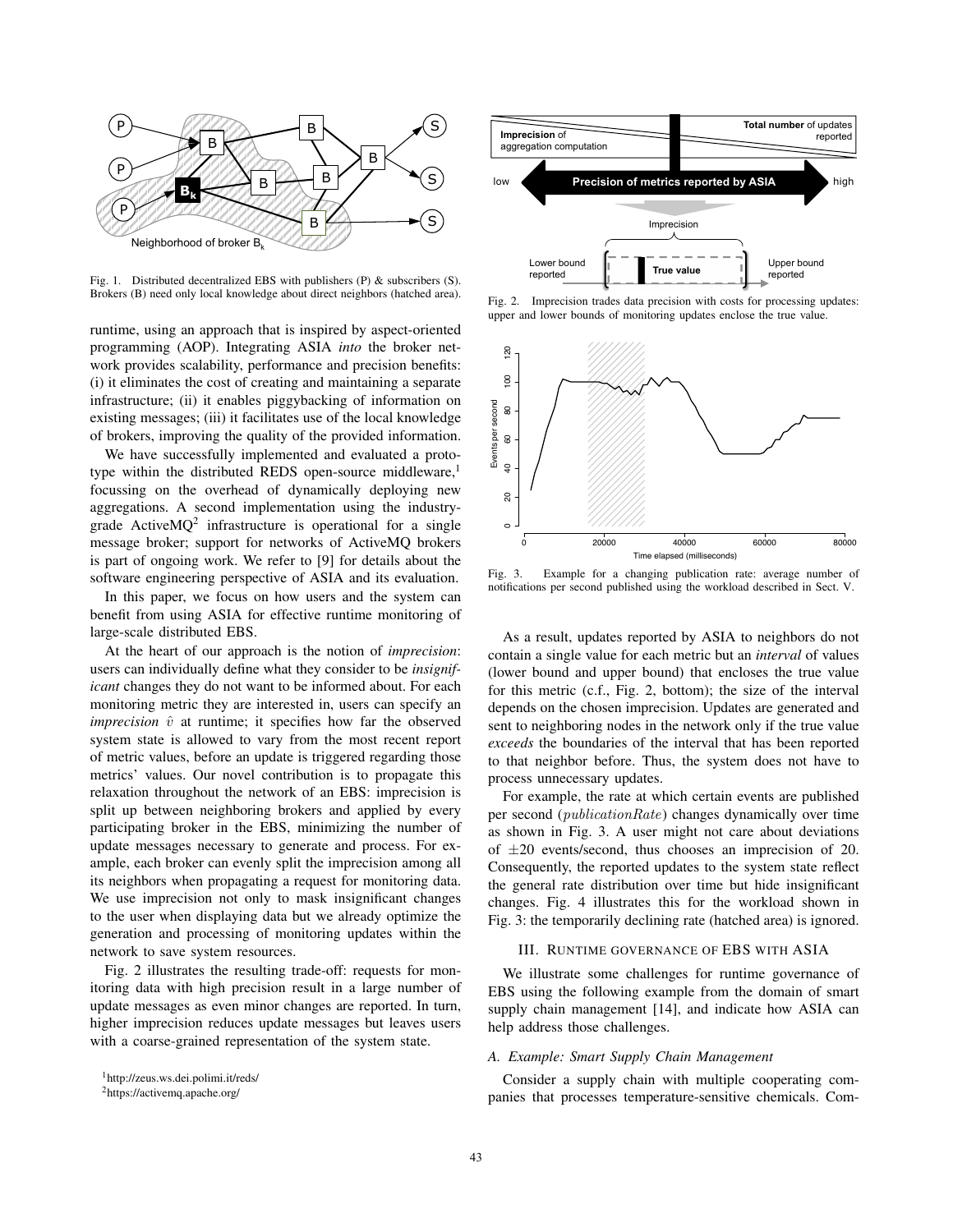

Fig. 4. Higher imprecision hides details: publication rate (c.f., Fig. 3) as perceived by clients using ASIA aggregations with an imprecision of 20.

pany ChemProvider produces the chemicals, companies Carrier1 and Carrier2 ship them to the consuming companies PetroChem and PharmaChem. The chemicals are transported in smart cargo containers provided by ChemProvider. Each cargo container is equipped with a position sensor and a set of wireless temperature sensors to monitor the cargo container they are attached to. Each temperature sensor produces notifications of the type temperatureEvent with a property identifying the cargo container (i.e.,  $\text{constant} = 50$ ) and a measurement in ◦C; the position sensor sends notifications of the type positionEvent with a property identifying the cargo container and its geographical coordinates. All sensors send their notifications to a message broker located on the cargo-ship or truck they are stored on. Those message brokers are part of the network of either Carrier1 or Carrier2. However, they form a decentralized network of brokers together with brokers controlled by ChemProvider, PetroChem and Pharma-Chem. At warehouses, checkpoints, ports and highways, passing trucks are automatically registered by traffic monitoring systems, RFID readers or other devices.

All three companies are interested in position updates of their respective shipments to determine the state of supply. Furthermore, they are interested in the containers' current temperatures, measured by at least 3 sensors at a defined minimum rate for quality assurance purposes. This information is required by different business critical enterprise applications with tight SLAs such as systems for enterprise resource planning (ERP) or advanced planning and scheduling (APS).

## *B. Runtime monitoring metrics*

The whole setup can be modeled as a decentralized EBS spanning across multiple companies: sensors attached to the containers advertise and publish updates about position and temperature while the enterprise applications interested in updates subscribe to notifications about containers associated with their shipments. The various devices able to identify trucks are acting as publishers as well. Notifications are forwarded by the distributed broker network across company borders. As part of runtime governance, all parties have to assure that the participating systems are operating efficiently and meet their SLAs.

Focussing on publishers and subscribers in our scenario, IT Service Management at PetroChem and IT Service Management at PharmaChem have to frequently check that their systems that are acting as subscribers are supplied with the information they require at the requested rate by a sufficient number of alternative sources; otherwise an alarm is raised. IT Service Management at ChemProvider remotely switches energy-constrained publishers to a power-saving mode as long as their data is not required (e.g., no active subscriptions or many other active publishers already for the same container).

These tasks require additional runtime monitoring information about the population and dynamics of the system that is usually not available, as every participating party in the scenario controls only a fraction of the decentralized network infrastructure and does not want to share detailed monitoring insights [8]. Aggregations for the whole system, however, can be exchanged across company borders and provided by our approach for the set of event types  $(E)$  currently handled:

| $subscripterCount_e$             | #subscribers active for $e \in E$          | (1) |
|----------------------------------|--------------------------------------------|-----|
| public <i>Count</i> <sub>e</sub> | #publishers active for $e \in E$           | (2) |
| $publicationRate_{e}$            | #events/sec $e \in E$ is published         | (3) |
| subscript to nRate               | #events/sec $e \in E$ is subscribed to (4) |     |

We use these aggregations to define additional key performance indicators (KPIs) for single publishers and subscribers based on the set of event types e they publish ( $P_e \subseteq E$ ) or subscribe to  $(S_e \subseteq E)$ . For example, in our scenario ITSM defines for each publisher  $j$ : the total number of subscribers that publisher  $i$  is serving across all published types of notifications (5), the relative importance or power of supply (PoS) of publisher j by providing  $e(6)$ , and the power of demand (PoD) for  $e$  compared to the overall demand (7):

$$
servedSubscripts_j = \sum_{e}^{P_e} subscriptC count_e \qquad (5)
$$

$$
rPos_{e,j} = \frac{1}{\text{public factor}(1 - \frac{1}{\epsilon})}
$$
 (6)

$$
PoD_e = \frac{subscriptCount_e}{\sum_{e}^{E}subscriptCount_e} \quad (7)
$$

## IV. A DASHBOARD FOR RUNTIME MONITORING OF EBS

Our approach provides runtime monitoring information about the population and dynamics of an EBS as described in Sect. III-B. We have implemented the prototype<sup>3</sup> of a dashboard to provide a visual summary of the system state by fusing runtime monitoring updates with historic data.

#### *A. Dashboard design: data- and client-centric views*

Our dashboard provides a *data-centric* view as well as *client-centric* views for individual publishers and subscribers.

The data-centric EventDataTab summarizes supply and demand for all active events and provides a view of the global

<sup>3</sup>https://www.dvs.tu-darmstadt.de/research/events/asia/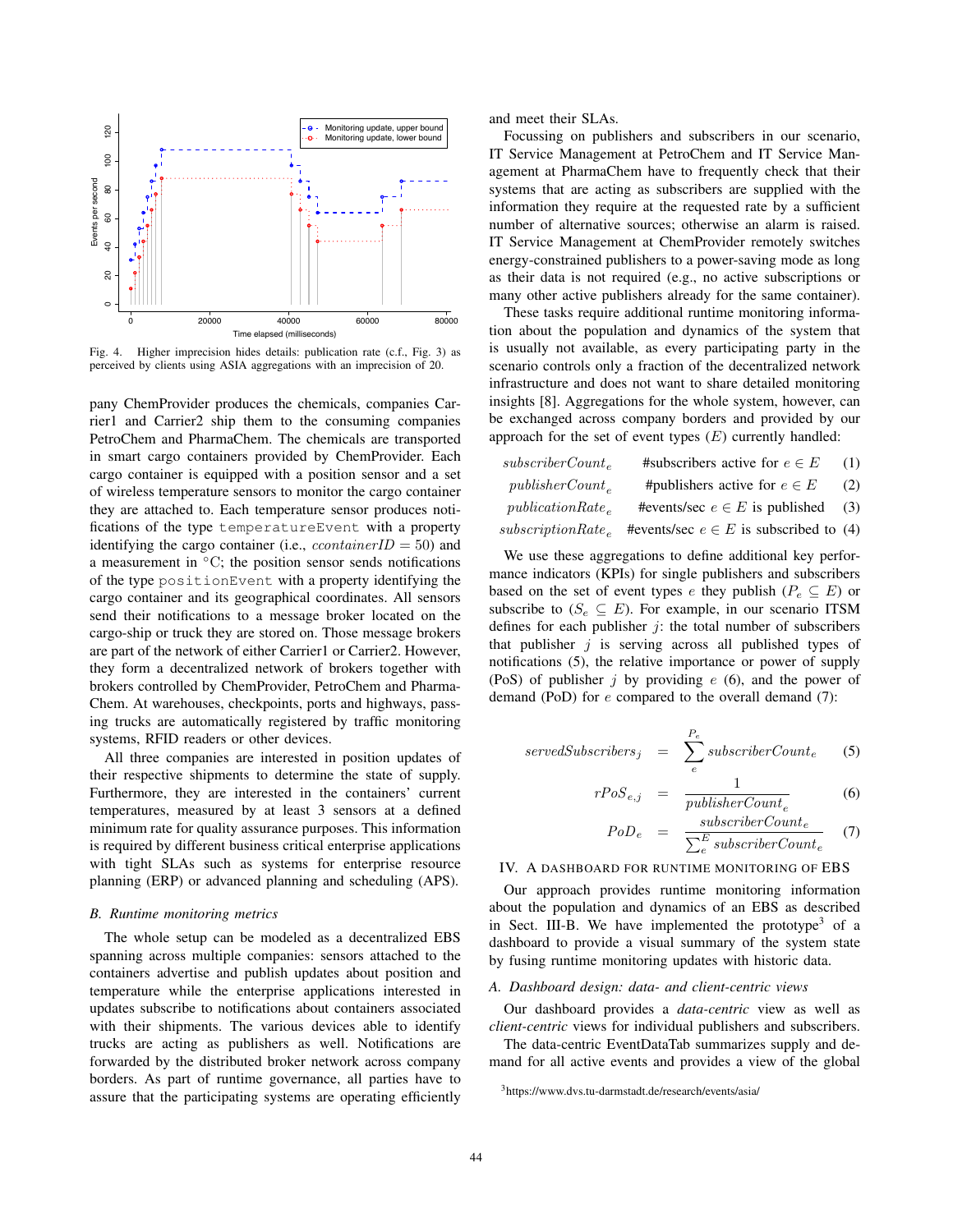

Fig. 5. Architecture of the dashboard prototype using ASIA, Software AG Mashzone and Java enterprise technology.

state of the system. The client-centric PublisherDetailTabs and SubscriberDetailTabs4 in turn provide drill-down views for event types handled by a specific client.

In addition, an interactive graph representation of the known network topology is provided that facilitates easy navigation to specific publishers (diamond shape) or subscribers (oval shape). Referring to our SCM example, this view might be restricted to applications and message brokers operated by a single company participating in large-scale distribution networks.

An *EventDataTab* view shows monitoring updates delivered on-the-fly about metrics (1)–(4) for each active event type  $e \in$ E. For each metric, additional *historic data* traces stored in the back-end database can be visualized at the bottom of the tab. Furthermore, we display system-wide metadata notifications (pinpoints) with their timestamp as a news feed and as an overlay over the historic data. This allows users to visually check if specific events (e.g., outages, planned maintenance) have impacted a given metric.

A *PublisherDetailTab* is available for each publisher that is part of the network controlled by the operator of this dashboard. It displays the additional KPIs (5)–(7) for the types handled by this publisher instance, effectively providing a drill-down view on the data available in EventDataTab. Historic data traces can be visualized as well.

The upper and lower bounds reported by ASIA for each metric can be used to implement custom and applicationspecific tools for process control (e.g., using control or EWMA charts) that trace the history of a metric and use thresholds to trigger actions based on deviations from defined target values.

# *B. Architecture and implementation using Mashzone*

The general architecture of our prototype consists of five components, as illustrated in Fig. 5: updates reported by ASIA about the state of the EBS are forwarded to the dashboard by JMSBridge (A) using ActiveMQ as Java Message Service (JMS) server (B). The Mashzone server (C) provides the views described in Sect. IV-A on a web-based dashboard, and uses JMS to receive runtime updates for metrics. The same updates are stored in a separate MySQL database (D) by DBStore (E) as traces for detailed ex-post analysis. Information about the known system topology can be provided beforehand or onthe-fly. We assume that topology information is available beforehand as part of the asset metadata stored in governance platforms. The interactive topology map is automatically generated from a graph representation provided in the open XML format, GraphML, by SVGMapper.

JMSBridge is connected to ActiveMQ as a publisher and to a message broker of the EBS as a listener, registering for runtime updates about the global state of the system.

Note that we do not require our listener to connect to a specific broker in the EBS—any broker of the system implementing ASIA is able to deliver the required metrics.

The set of monitoring metrics to request together with the required imprecision can be configured automatically or manually. JMSBridge should register for updates about the *publisherCount* of temperatureEvent(*containerID* = 50), while allowing for an imprecision of 10, for example.

JMSBridge *is notified* by ASIA whenever the value of the requested monitoring metrics change to a degree that is of interest to the listener (c.f., Sect. II). In Mashzone, the Dashboard Layer used for visualization retrieves runtime updates and historic data in a uniform way using Data Feeds. The dashboard can be accessed by using web browsers in a platform-independent way or by using platform-specific apps.

## V. EVALUATION

We have evaluated our monitoring approach using the prototype implemented within the distributed REDS open-source middleware. As a workload-generator we have extended the open-source SPEC Research benchmarking tool Fincos<sup>5</sup> to request and receive ASIA aggregation updates.

The experimental evaluation focusses on quality of information (QoI) and quality of service (QoS) aspects of our monitoring approach. We want to:

- (A) assess how *precisely* updates on monitored metrics provided by ASIA reflect the current system state—given different imprecisions, number of brokers involved, and workloads that change over time to different degrees;
- (B) gauge how well an EBS that applies ASIA adapts to large numbers of clients and high-volume traffic in terms of throughput and delay.

This complements the evaluation related to software engineering presented in [9].

## *A. Precision of monitoring information (QoI)*

We have defined a workload pattern for the rate at which events are published per second  $(publicationRate)$ . It is based on the default workload provided by Fincos, focussing on a rate changing over time. We chose the rate of publication for

<sup>4</sup>For the remainder of this section, we omit a detailed description of SubscriberDetailTab as it corresponds to PublisherDetailTab.

<sup>5</sup>http://research.spec.org/tools/overview/fincos.html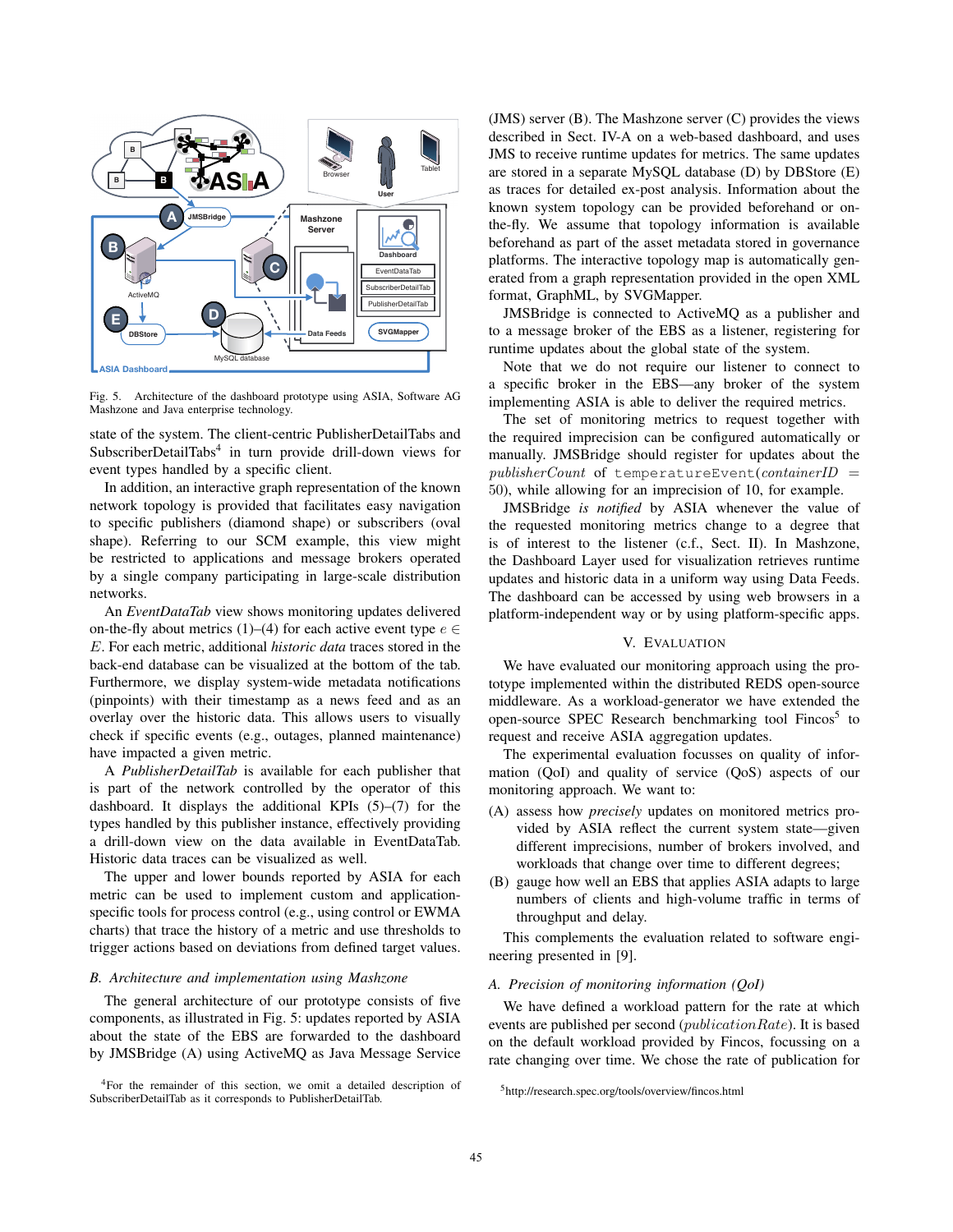

Fig. 6. Precision of monitoring information stays within imprecision boundaries: monitoring updates reported for *publicationRate* never differ more than the defined imprecision (dashed red) from the true value; random workloads, ten repetitions. Whisker end marks are the max/min value.

this part of the evaluation as it is a highly dynamic metric. Fig. 3 shows the workload.

We use the same workload with increasing levels of imprecision for *publicationRate* and vary the number of brokers involved from one to 15 brokers. We measure (1) the degree to which ASIA updates vary from the real system state; (2) the number of monitoring updates that have to be processed by the receiving client for each level of imprecision. Tests are repeated ten times for each level of imprecision.

*1) Deviation from the true value:* Fig. 6 shows that monitoring updates reported by our approach do not differ from the true value more than the imprecision set by the user beforehand, independent of the number of brokers involved. The box-plots show the deviation of the upper and lower bounds reported for randomly generated variations of our workload and changing levels of imprecision. Updates to monitored metrics reported as lower and upper bounds always enclose the true value as shown in Fig. 8 for two samples of the same workload but with different imprecisions.

*2) Reduction of updates:* With increasing imprecision, fewer updates are necessary to represent the system state as ASIA does not report every change anymore. Fig. 7 shows the percentage of events with piggybacked monitoring updates that have to be processed by a client in proportion to the total number of events processed for the same workload. With increasing imprecision, system and client have to process significantly fewer updates to monitoring metrics the client is interested in, allowing it to free up local resources. A low imprecision of 1 results in 46% of the total number of processed events to be updates for monitoring metrics; an imprecision of 5 already reduces this to 9% while the number of necessary updates drops to less than 1% for an imprecision of 10 (0.49%), 25 (0.18%) or 50 (0.06%).

### *B. Performance and scalability (QoS)*

We compare the impact on throughput and delay caused by our monitoring approach against the performance of an EBS



Fig. 7. Imprecision reduces monitoring overhead: reported monitoring updates for the same workload but different levels of imprecision; plotted in proportion to the total number of events processed.

without support for aggregation, also implemented in REDS.

To measure maximum throughput, we increase the publication rate while observing the rate and delay of messages delivered to subscribers. Each client registers for monitoring information about *subscriberCount*, *publisherCount*, *subscriptionRate* and *publicationRate* for randomly selected events.

The delay for delivering notifications to subscribers is a significant performance indicator in EBS. To measure the delays for notifications and update propagation we use two different aggregation functions: *publisherCount* and  $publicationRate$ . These functions are the most challenging for ASIA as update information is piggybacked on top of messages, which are most frequent, and thus have a higher likelihood of causing queueing at intermediate brokers. In addition, we set the imprecision to zero—all updates are immediately delivered to all interested clients.

We have deployed our approach on a testbed for distributed systems consisting of 32 physical machines simulating a distributed EBS with up to 1600 clients connected to a total of 16 brokers. Each broker is deployed on a separate machine, while all clients connected to a given broker are hosted on the same machine. The average network latency is 0.2ms.

Fig. 9 shows our results. For both the bare EBS and for ASIA, the throughput initially grows with the publication rate (c.f., Fig. 9 (left)). We observe that the throughput saturates at the same publication rate (i.e., 100 messages per second per agent) and that the maximum throughput value is almost identical for both systems (i.e., 160,000 messages per second in total). Regarding delay, the measured values for an EBS applying ASIA are comparable to those for a bare EBS, both in terms of average and the  $95<sup>th</sup>$  percentile of the delay. This indicates that, even under an extreme workload and without any imprecision, our approach does not introduce a noticeable overhead to throughput and delay.

Our evaluation shows that we can provide precise runtime monitoring information about the population and dynamics of a decentralized EBS without compromising the performance of the monitored system. Furthermore, our approach allows users to significantly influence the number of monitoring updates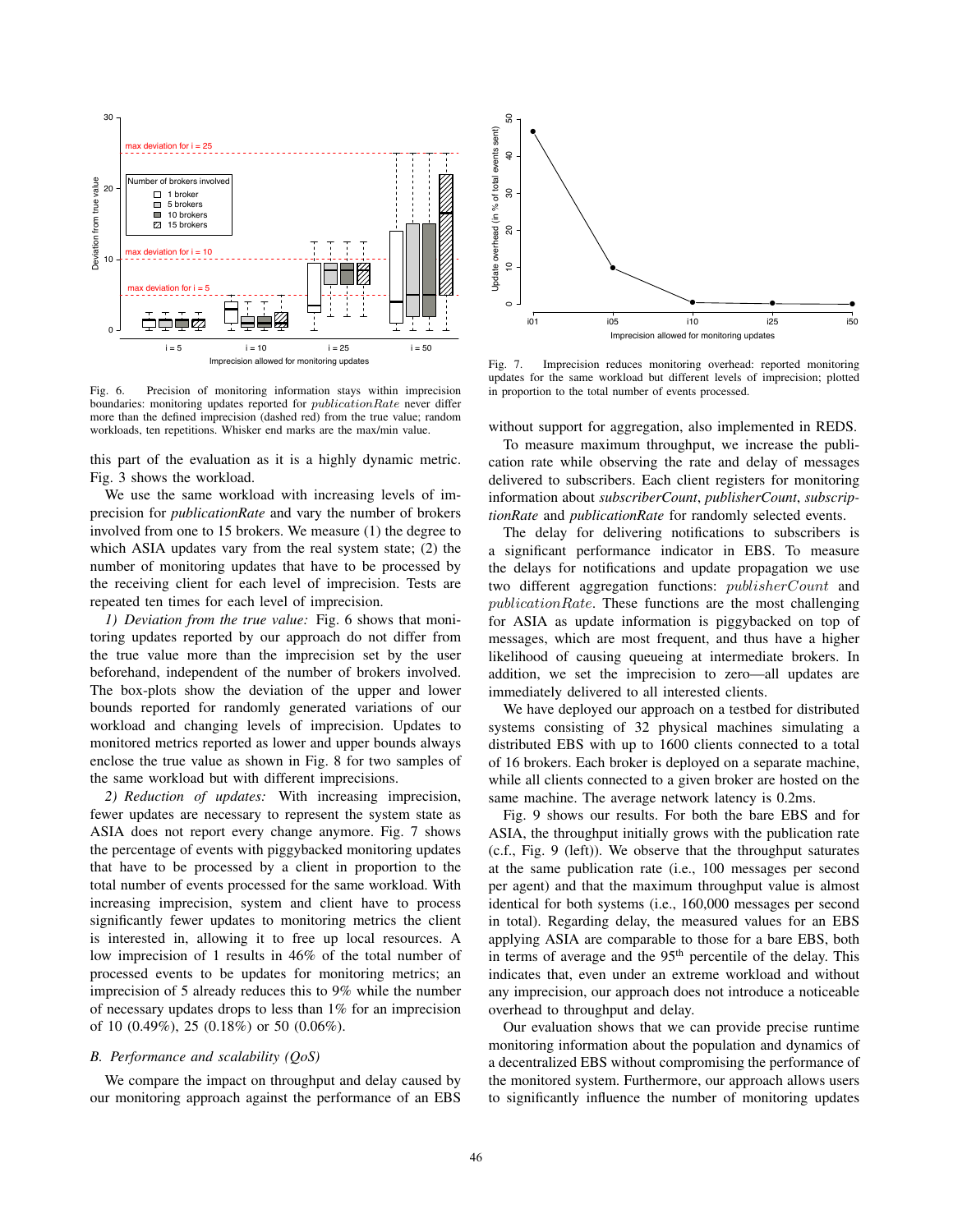

Fig. 8. Monitoring information about *publicationRate* reported to the user as upper/lower bounds always describes the system state correctly. Increasing imprecision results in fewer updates (gray lines) and a coarse representation; imprecision 5 (left) and 25 (right) are shown for the same workload (c.f., Fig.3).



Fig. 9. Maximum throughput for different publication rates (left) and the propagation delay for messages and aggregation updates (right).

they have to process by choosing higher levels of imprecision.

# VI. RELATED WORK

Several solutions for monitoring large-scale SOA deployments rely on event-based approaches [17]. For example, Michlmayr et al. use EBS inside VRESCo [20]; Smit et al. use  $STORM<sup>6</sup>$  to monitor heterogeneous cloud settings [24]; Guinea et al.  $[12]$  use SIENA<sup>7</sup> for collecting runtime information about services; Agarwala et al. [1] use EBS to process monitoring updates with QoS constraints. Monitoring approaches for event-based systems, however, are rare. ActiveMQ provides advisory messages to monitor the state of a single queue or topic on a single broker. However, it does not support key metrics such as publicationRate or publisherCount. Lee et al. propose ViVa [18] to record all exchanged messages between components of an EBS for debugging and impact analysis. Differently from our approach, which targets runtime governance based on real-time information, ViVa relies on ex-post analysis of log files. Several approaches provide information about the runtime state [25], [19], [4] or stability [15], [5], [16], [23] of an EBS by relying on a separate aggregation system. Astrolabe [25] provides summarization based on user-defined aggregation functions, implemented via a single logical aggregation tree on top of an unstructured peer-to-peer gossip protocol. The authors exemplify the use of Astrolabe in a topic-based EBS, but do not discuss how aggregation is affected by changes in the topology. SDIMS [26] extends distributed hash tables (DHTs) to perform hierarchical aggregation based on attribute types and names. STAR [15] adaptively sets the precision constraints for processing aggregate queries. It is used by Jain et al. [16] to provide network imprecision (NI), a consistency metric for large-scale distributed systems that quantifies a system's stability in terms of currently reachable nodes and number of updates that might have been repeatedly processed due to network failures. In contrast to ASIA, such generic aggregation systems are unable to leverage specific properties of distributed EBS, such as overlay topologies or exchanged messages. Aggregation trees may not match routing trees, resulting in inefficiency and delayed adaptation. Finally, energy efficient in-network aggregation is studied in wireless sensor networks (WSNs) [6]. This is complementary to our work as we do not compute aggregations within the energy-constrained WSN but within the infrastructure of the enterprise software system where energy efficiency is an issue on a different scale. None of these systems support generic, application-specific aggregation or imprecision within the broker network. Neither are they able to piggyback information.

<sup>6</sup>https://storm.incubator.apache.org/

<sup>7</sup>http://www.inf.usi.ch/carzaniga/siena/